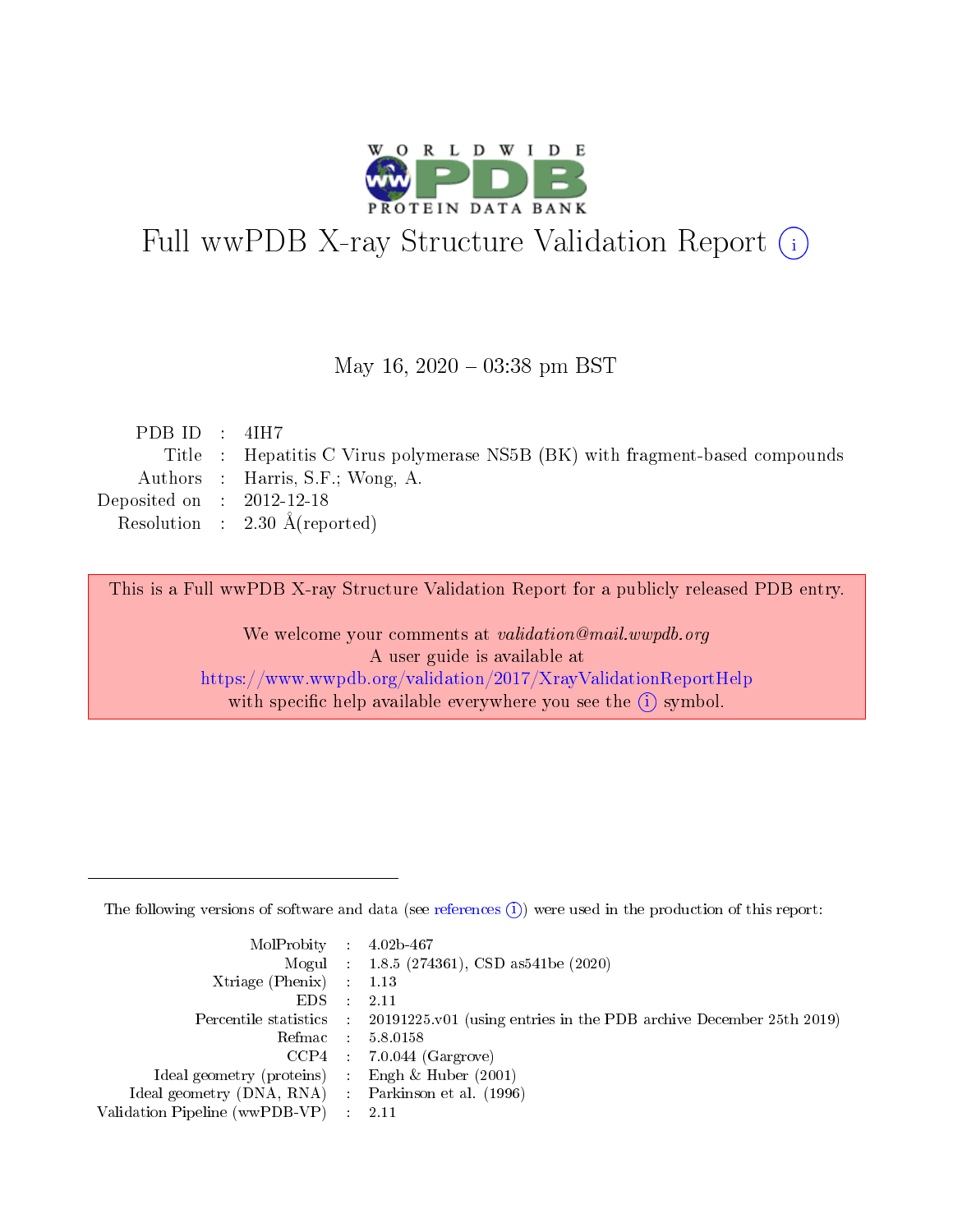# 1 [O](https://www.wwpdb.org/validation/2017/XrayValidationReportHelp#overall_quality)verall quality at a glance  $(i)$

The following experimental techniques were used to determine the structure: X-RAY DIFFRACTION

The reported resolution of this entry is 2.30 Å.

Percentile scores (ranging between 0-100) for global validation metrics of the entry are shown in the following graphic. The table shows the number of entries on which the scores are based.



| Metric                | Whole archive<br>$(\#\mathrm{Entries})$ | Similar resolution<br>$(\#\text{Entries},\,\text{resolution}\,\,\text{range}(\textup{\AA}))$ |  |  |
|-----------------------|-----------------------------------------|----------------------------------------------------------------------------------------------|--|--|
| $R_{free}$            | 130704                                  | $5042$ $(2.30-2.30)$                                                                         |  |  |
| Clashscore            | 141614                                  | $5643(2.30-2.30)$                                                                            |  |  |
| Ramachandran outliers | 138981                                  | $5575(2.30-2.30)$                                                                            |  |  |
| Sidechain outliers    | 138945                                  | $5575(2.30-2.30)$                                                                            |  |  |
| RSRZ outliers         | 127900                                  | $4938(2.30-2.30)$                                                                            |  |  |

The table below summarises the geometric issues observed across the polymeric chains and their fit to the electron density. The red, orange, yellow and green segments on the lower bar indicate the fraction of residues that contain outliers for  $>=3, 2, 1$  and 0 types of geometric quality criteria respectively. A grey segment represents the fraction of residues that are not modelled. The numeric value for each fraction is indicated below the corresponding segment, with a dot representing fractions  $\epsilon=5\%$  The upper red bar (where present) indicates the fraction of residues that have poor fit to the electron density. The numeric value is given above the bar.

| Mol | Chain | $\perp$ Length | Quality of chain |    |                 |
|-----|-------|----------------|------------------|----|-----------------|
|     |       | $570\,$        | 2%<br>89%        | 8% | $\cdot$ $\cdot$ |
|     |       | $570\,$        | 2%<br>88%        | 9% | $\cdot$ .       |

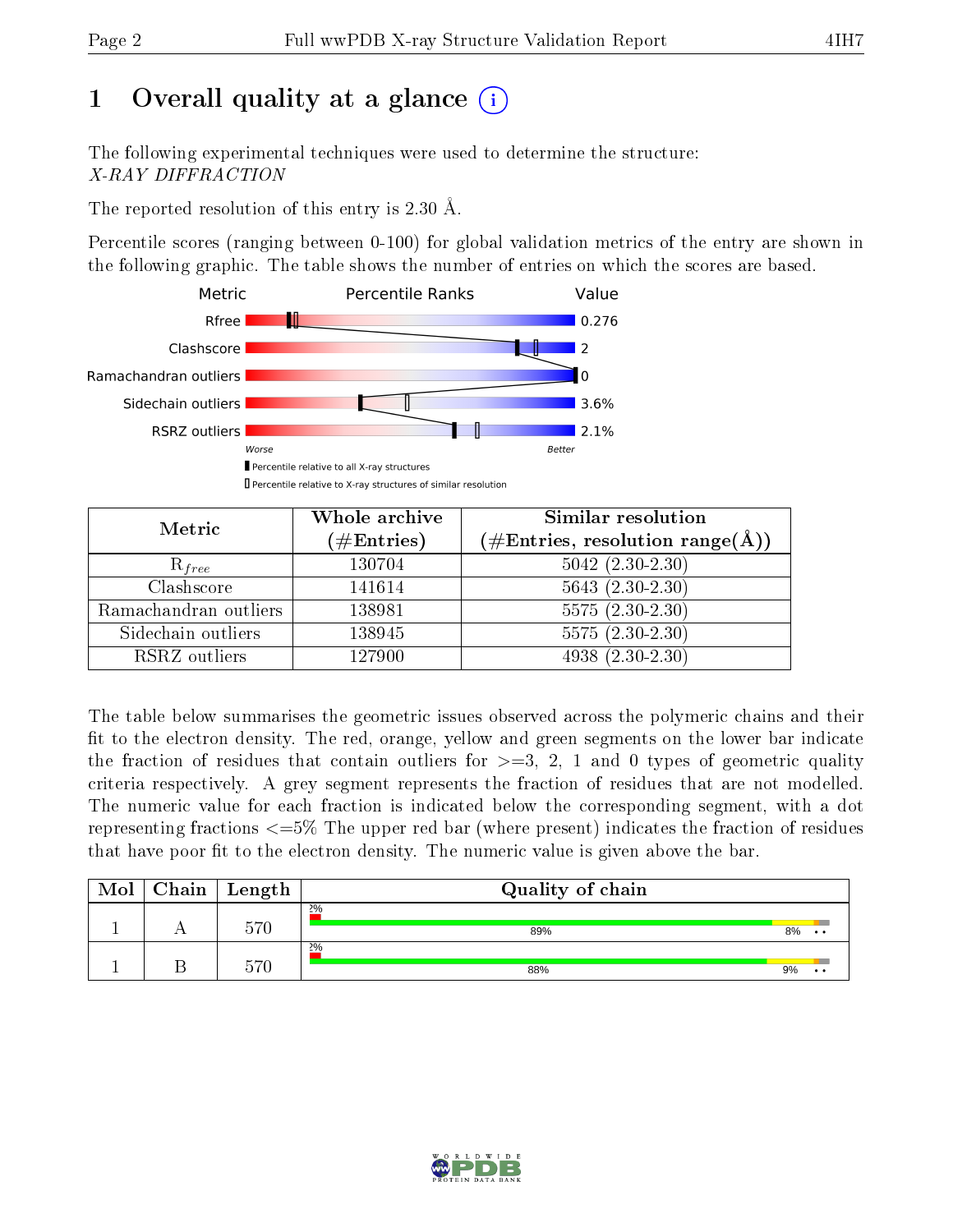# 2 Entry composition (i)

There are 4 unique types of molecules in this entry. The entry contains 9180 atoms, of which 0 are hydrogens and 0 are deuteriums.

In the tables below, the ZeroOcc column contains the number of atoms modelled with zero occupancy, the AltConf column contains the number of residues with at least one atom in alternate conformation and the Trace column contains the number of residues modelled with at most 2 atoms.

• Molecule 1 is a protein called RNA-directed RNA polymerase.

| Mol | Chain   Residues | Atoms                    |                       |  |        |  | $\text{ZeroOcc} \mid \text{AltConf} \mid \text{Trace} \mid$ |  |
|-----|------------------|--------------------------|-----------------------|--|--------|--|-------------------------------------------------------------|--|
|     | 557              | $\rm Total$<br>4382      | $\rm C$ –<br>2764 774 |  | 809 35 |  |                                                             |  |
|     | 557              | $\mathrm{Total}$<br>4390 | 2768 775 812 35       |  |        |  |                                                             |  |

There are 2 discrepancies between the modelled and reference sequences:

| Chain | Residue   Modelled | – Actual | Comment                     | <b>Reference</b> |
|-------|--------------------|----------|-----------------------------|------------------|
|       | HIS                |          | EXPRESSION TAG   UNP P26663 |                  |
|       | HIS                |          | EXPRESSION TAG I            | UNP P26663       |

• Molecule 2 is ZINC ION (three-letter code: ZN) (formula: Zn).

|  | $Mol$   Chain   Residues | Atoms    | $\rm ZeroOcc \mid AltConf$ |
|--|--------------------------|----------|----------------------------|
|  |                          | Total Zn |                            |
|  |                          | Total Zn |                            |

• Molecule 3 is 3-(3-tert-butylphenyl)pyridin-2(1H)-one (three-letter code: 1ER) (formula:  $C_{15}H_{17}NO$ ).

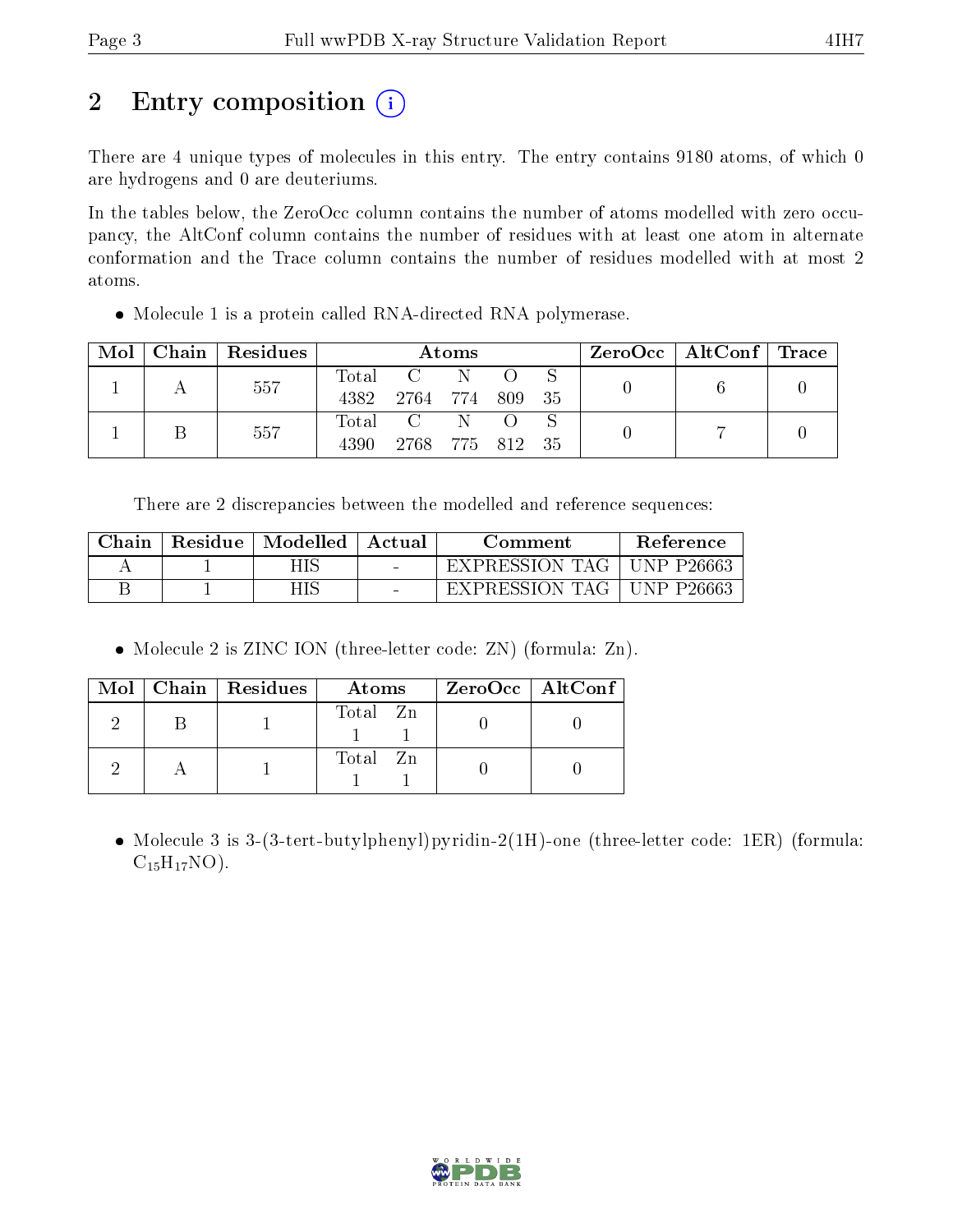

|  | $\text{Mol}$   Chain   Residues |                               | Atoms |  | $ZeroOcc \mid AltConf \mid$ |  |
|--|---------------------------------|-------------------------------|-------|--|-----------------------------|--|
|  |                                 | Total C N O                   |       |  |                             |  |
|  |                                 | $17 \quad 15 \quad 1 \quad 1$ |       |  |                             |  |
|  |                                 | Total C N O                   |       |  |                             |  |
|  |                                 | $17 \t15 \t1$                 |       |  |                             |  |

• Molecule 4 is water.

|  | $Mol$   Chain   Residues | Atoms                | $ZeroOcc \   \ AltConf \  $ |
|--|--------------------------|----------------------|-----------------------------|
|  | 191                      | Total<br>191<br>-191 |                             |
|  | 181                      | Total<br>181<br>181  |                             |

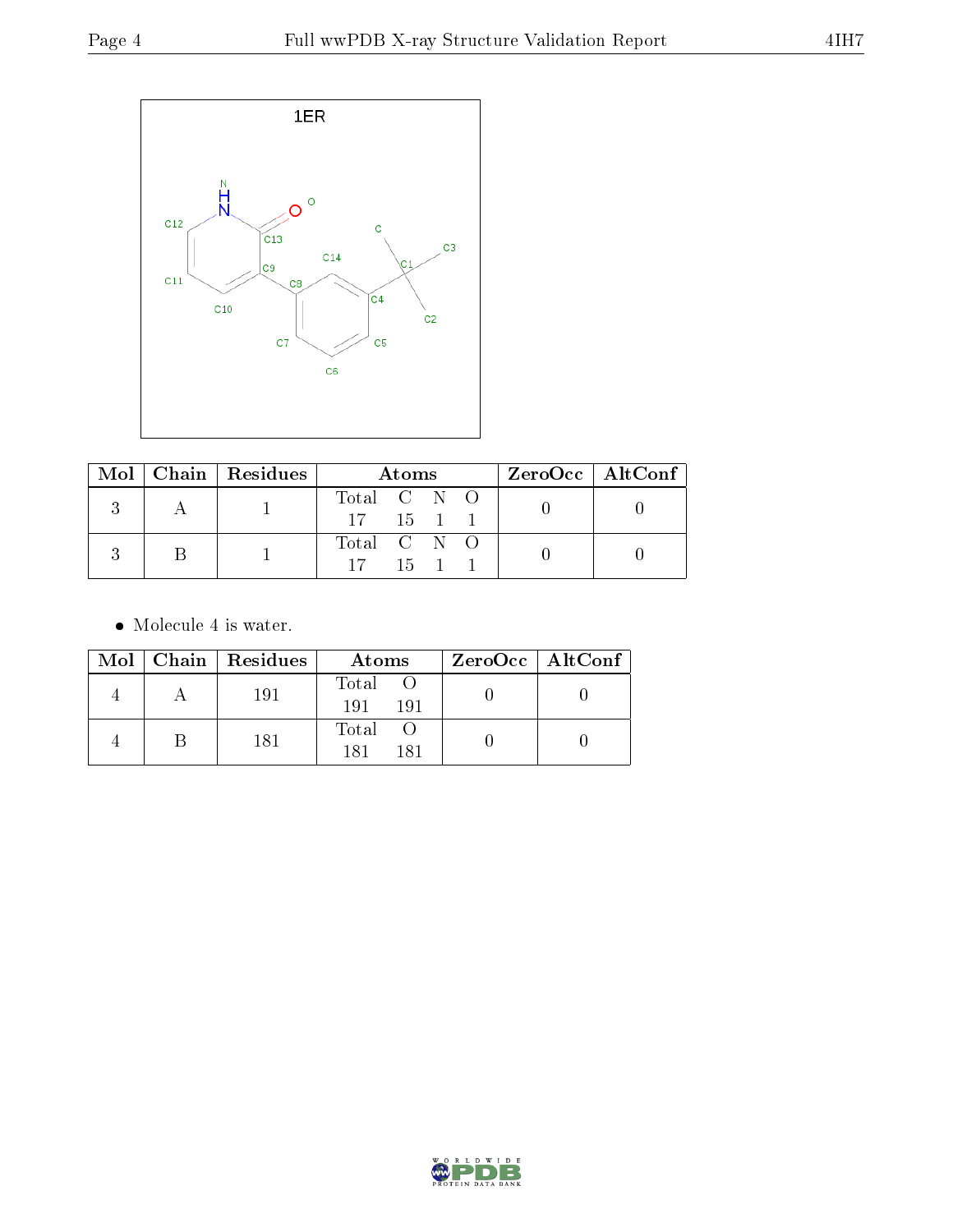# 3 Residue-property plots  $(i)$

These plots are drawn for all protein, RNA and DNA chains in the entry. The first graphic for a chain summarises the proportions of the various outlier classes displayed in the second graphic. The second graphic shows the sequence view annotated by issues in geometry and electron density. Residues are color-coded according to the number of geometric quality criteria for which they contain at least one outlier: green  $= 0$ , yellow  $= 1$ , orange  $= 2$  and red  $= 3$  or more. A red dot above a residue indicates a poor fit to the electron density (RSRZ  $> 2$ ). Stretches of 2 or more consecutive residues without any outlier are shown as a green connector. Residues present in the sample, but not in the model, are shown in grey.



• Molecule 1: RNA-directed RNA polymerase

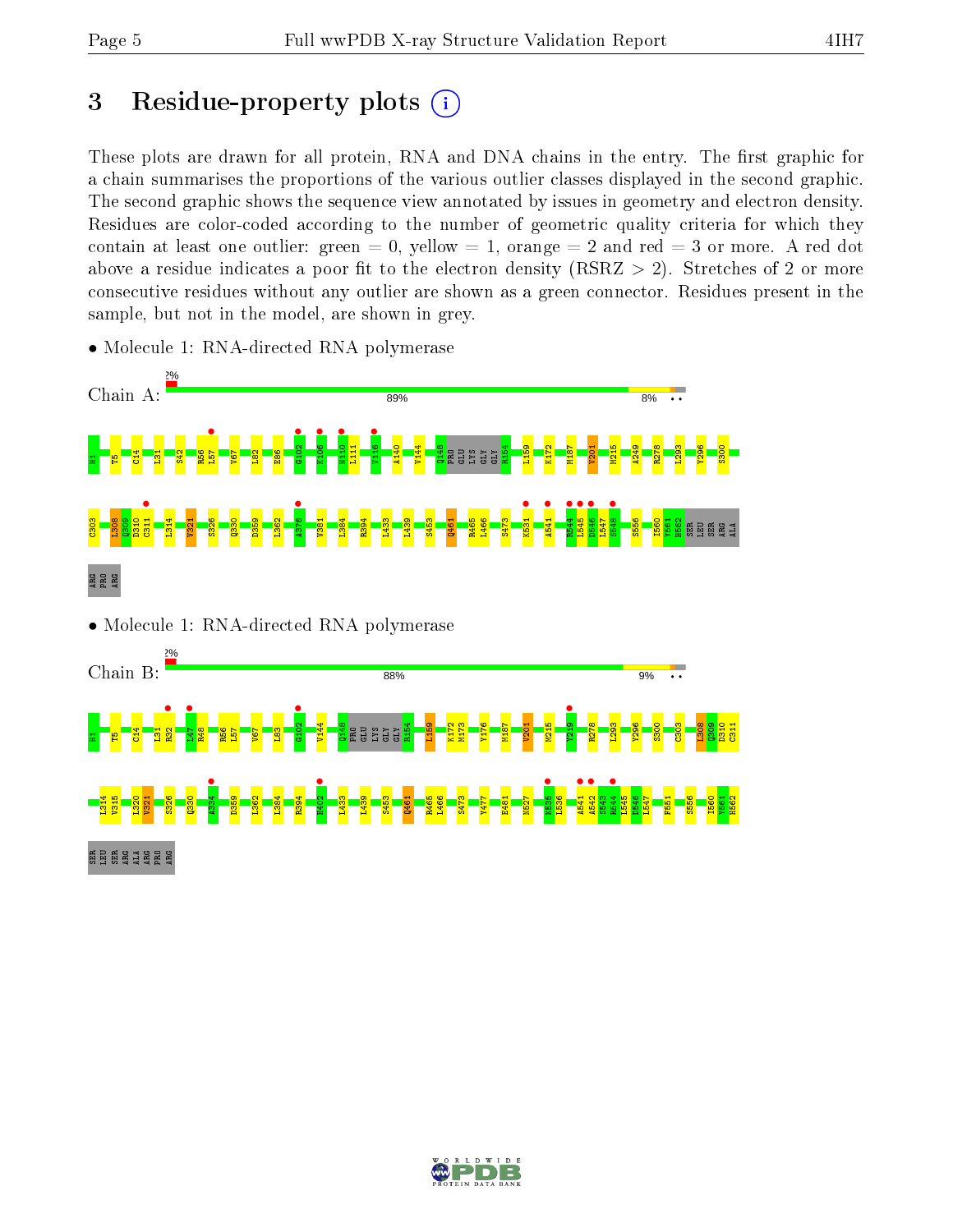# 4 Data and refinement statistics  $(i)$

| Property                                                             | Value                                           | Source                       |
|----------------------------------------------------------------------|-------------------------------------------------|------------------------------|
| Space group                                                          | P 21 21 21                                      | Depositor                    |
| Cell constants                                                       | 104.92Å 125.88Å<br>$86.25\text{\AA}$            | Depositor                    |
| a, b, c, $\alpha$ , $\beta$ , $\gamma$                               | $90.00^\circ$<br>$90.00^\circ$<br>$90.00^\circ$ |                              |
| Resolution $(A)$                                                     | 39.89<br>$-2.30$                                | Depositor                    |
|                                                                      | $39.89 - 2.30$                                  | <b>EDS</b>                   |
| % Data completeness                                                  | $83.4 (39.89 - 2.30)$                           | Depositor                    |
| (in resolution range)                                                | 83.4 (39.89-2.30)                               | <b>EDS</b>                   |
| $R_{merge}$                                                          | 0.13                                            | Depositor                    |
| $\mathrm{R}_{sym}$                                                   | (Not available)                                 | Depositor                    |
| $\overline{1$                                                        | $1.65$ (at 2.29Å)                               | Xtriage                      |
| Refinement program                                                   | BUSTER-TNT, BUSTER 2.11.4                       | Depositor                    |
|                                                                      | $0.223$ ,<br>0.264                              | Depositor                    |
| $R, R_{free}$                                                        | 0.236<br>0.276                                  | DCC                          |
| $R_{free}$ test set                                                  | 2164 reflections $(5.04\%)$                     | wwPDB-VP                     |
| Wilson B-factor $(A^2)$                                              | 29.3                                            | Xtriage                      |
| Anisotropy                                                           | 0.913                                           | Xtriage                      |
| Bulk solvent $k_{sol}(e/\mathring{A}^3)$ , $B_{sol}(\mathring{A}^2)$ | 0.33, 43.9                                      | <b>EDS</b>                   |
| $\overline{\text{L-test}$ for twinning <sup>2</sup>                  | $< L >$ = 0.46, $< L^2 >$ = 0.28                | Xtriage                      |
| Estimated twinning fraction                                          | No twinning to report.                          | $\overline{\text{X}}$ triage |
| $F_o, F_c$ correlation                                               | 0.92                                            | <b>EDS</b>                   |
| Total number of atoms                                                | 9180                                            | wwPDB-VP                     |
| Average B, all atoms $(A^2)$                                         | 40.0                                            | wwPDB-VP                     |

Xtriage's analysis on translational NCS is as follows: The analyses of the Patterson function reveals a significant off-origin peak that is 39.26  $\%$  of the origin peak, indicating pseudo-translational symmetry. The chance of finding a peak of this or larger height randomly in a structure without pseudo-translational symmetry is equal to 3.2583e-04. The detected translational NCS is most likely also responsible for the elevated intensity ratio.

<sup>&</sup>lt;sup>2</sup>Theoretical values of  $\langle |L| \rangle$ ,  $\langle L^2 \rangle$  for acentric reflections are 0.5, 0.333 respectively for untwinned datasets, and 0.375, 0.2 for perfectly twinned datasets.



<span id="page-5-1"></span><span id="page-5-0"></span><sup>1</sup> Intensities estimated from amplitudes.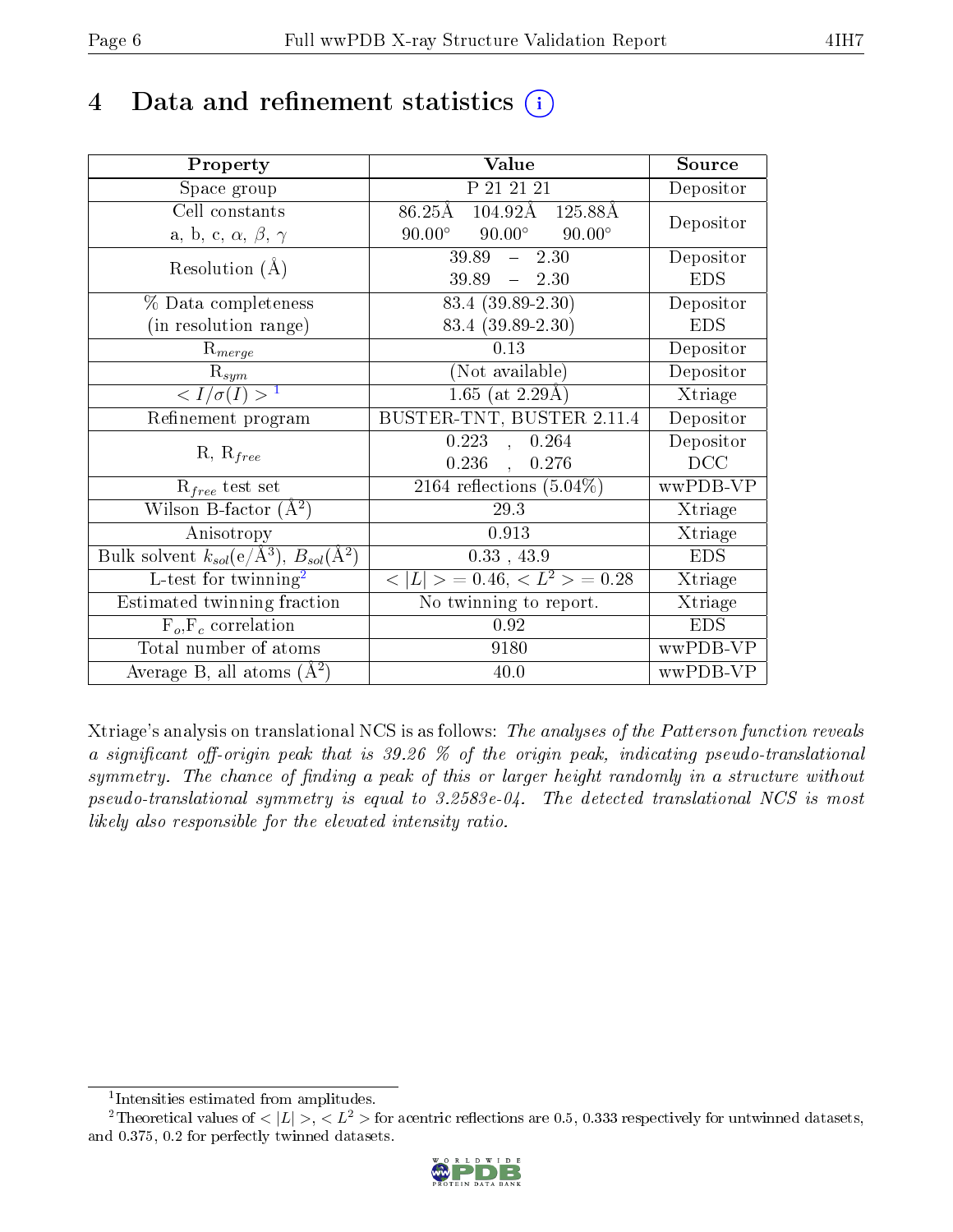# 5 Model quality  $(i)$

# 5.1 Standard geometry  $(i)$

Bond lengths and bond angles in the following residue types are not validated in this section: ZN, 1ER

The Z score for a bond length (or angle) is the number of standard deviations the observed value is removed from the expected value. A bond length (or angle) with  $|Z| > 5$  is considered an outlier worth inspection. RMSZ is the root-mean-square of all Z scores of the bond lengths (or angles).

| Mol | Chain |             | Bond lengths | Bond angles |             |  |
|-----|-------|-------------|--------------|-------------|-------------|--|
|     |       | <b>RMSZ</b> | $\# Z  > 5$  | RMSZ        | $\# Z  > 5$ |  |
|     |       | 0.43        | 0/4477       | 0.64        | 0/6074      |  |
|     | R     | 0.43        | 0/4485       | 0.63        | 0/6085      |  |
| АH  | АH    | 0.43        | 0/8962       | 0.63        | 12159       |  |

There are no bond length outliers.

There are no bond angle outliers.

There are no chirality outliers.

There are no planarity outliers.

# $5.2$  Too-close contacts  $(i)$

In the following table, the Non-H and H(model) columns list the number of non-hydrogen atoms and hydrogen atoms in the chain respectively. The H(added) column lists the number of hydrogen atoms added and optimized by MolProbity. The Clashes column lists the number of clashes within the asymmetric unit, whereas Symm-Clashes lists symmetry related clashes.

| Mol | Chain |      | $\mid$ Non-H $\mid$ H(model) | H(added) |    | $Clashes$   Symm-Clashes |
|-----|-------|------|------------------------------|----------|----|--------------------------|
|     |       | 4382 |                              | 4397     | 19 |                          |
|     | В     | 4390 |                              | 4400     | 25 |                          |
| 2   | Η     |      |                              |          |    |                          |
| 2   | R     |      |                              |          |    |                          |
| 3   |       | 17   |                              | 17       |    |                          |
| 3   | В     | 17   |                              | 17       |    |                          |
|     |       | 191  |                              |          |    |                          |
|     | В     | 181  |                              |          | ച  |                          |
| All | Аll   | 9180 |                              | 8831     |    |                          |

The all-atom clashscore is defined as the number of clashes found per 1000 atoms (including hydrogen atoms). The all-atom clashscore for this structure is 2.

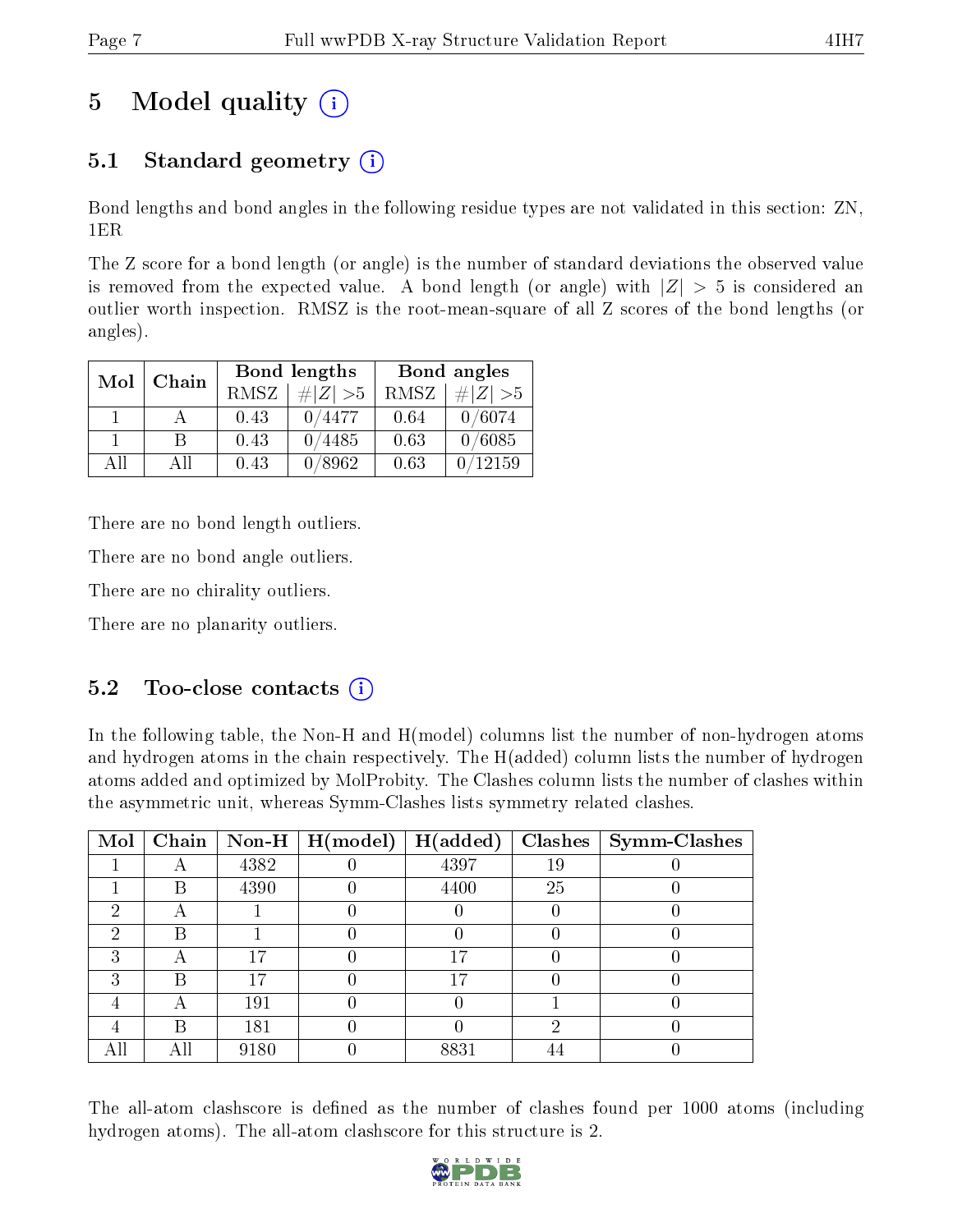|--|

|                                    |                              | Interatomic       | Clash         |
|------------------------------------|------------------------------|-------------------|---------------|
| Atom-1                             | Atom-2                       | distance $(A)$    | overlap $(A)$ |
| 1:B:477:TYR:HB3                    | 4:B:879:HOH:O                | 1.70              | 0.89          |
| 1: A:314: LEU: HB3                 | 1:A:321:VAL:H G23            | 1.76              | 0.67          |
| 1:B:314:LEU:HB3                    | 1:B:321:VAL:HG23             | 1.78              | 0.65          |
| 1:A:433:LEU:HB3                    | 1:A:439:LEU:HD12             | 1.80              | 0.64          |
| 1:B:433:LEU:HB3                    | 1:B:439:LEU:HD12             | 1.80              | 0.64          |
| 1:B:481:GLU:HB3                    | 4: B:879:HOH:O               | 2.01              | 0.60          |
| $1:B:48:\overline{\text{ARG:HG2}}$ | 1:B:159:LEU:HD13             | 1.85              | 0.59          |
| 1:A:201:VAL:HG13                   | 1: A: 384: LEU: HG           | 1.84              | 0.58          |
| 1:B:201:VAL:HG13                   | 1:B:384:LEU:HG               | 1.84              | 0.57          |
| 1:B:545:LEU:HB3                    | 1:B:547:LEU:HD13             | 1.86              | 0.57          |
| 1:B:315:VAL:HG22                   | 1:B:320:LEU:HD12             | 1.87              | 0.56          |
| 1: A:187: MET:HE1                  | 1:A:293:LEU:HA               | 1.90              | 0.53          |
| 1:B:187:MET:HE1                    | 1:B:293:LEU:HA               | 1.91              | 0.52          |
| 1:B:308:LEU:HB3                    | $1: \overline{B:311:CYS:SG}$ | 2.49              | 0.52          |
| 1:A:308:LEU:HB3                    | 1: A:311: CYS:SG             | 2.49              | 0.51          |
| 1: A:215:MET:HB2                   | 1:A:326:SER:HB2              | 1.94              | 0.50          |
| 1: B:461: GLN: HG2                 | 1:B:541:ALA:HB3              | 1.93              | 0.50          |
| 1:A:82:LEU:HD13                    | 1:A:249:ALA:HB2              | 1.92              | 0.50          |
| 1:B:215:MET:HB2                    | 1:B:326:SER:HB2              | 1.94              | 0.49          |
| 1: A:461: GLN: HG2                 | 1:A:541:ALA:HB3              | 1.93              | 0.49          |
| 1:A:465:ARG:HG3                    | 1:A:545:LEU:HD12             | 1.95              | 0.49          |
| 1:B:465:ARG:HD2                    | 1:B:542:ALA:O                | 2.14              | 0.48          |
| 1:B:466:LEU:HD22                   | 1:B:551:PHE:HE2              | 1.78              | 0.48          |
| 1:B:83:LEU:HB2                     | 1:B:173[A]: MET:HA           | 1.95              | 0.48          |
| 1:B:172:LYS:HE3                    | 1:B:560:ILE:HD13             | $\overline{1}.94$ | 0.47          |
| 1: A:187: MET:CE                   | 1:A:293:LEU:HA               | 2.45              | 0.46          |
| 1:B:187:MET:CE                     | 1:B:293:LEU:HA               | 2.45              | 0.46          |
| 1:B:466:LEU:HD22                   | 1:B:551:PHE:CE2              | 2.51              | $0.45\,$      |
| 1:B:144:VAL:HB                     | 1:B:394:ARG:HG2              | 1.98              | 0.45          |
| 1: A: 531: LYS: HG3                | 4:A:854:HOH:O                | 2.17              | 0.45          |
| 1:B:67:VAL:HG11                    | 1:B:300:SER:HB2              | 2.00              | 0.44          |
| 1:A:172:LYS:HE3                    | 1:A:560:ILE:HD13             | 1.99              | 0.44          |
| 1:B:187:MET:HG2                    | 1:B:296:TYR:CD1              | 2.53              | 0.43          |
| 1:B:5:THR:HG23                     | 1:B:278:ARG:HH12             | 1.84              | 0.42          |
| 1:B:359:ASP:HB3                    | 1:B:362:LEU:HD12             | 2.01              | 0.42          |
| 1:A:67:VAL:HG11                    | 1: A:300: SER: HB2           | 2.02              | 0.42          |
| 1:B:527:ASN:HD22                   | 1:B:536:LEU:HD11             | 1.84              | 0.42          |
| 1: A:86: GLU:HA                    | 1:A:111:LEU:HD21             | 2.02              | 0.42          |
| 1: A:5:THR:HG23                    | 1:A:278:ARG:HH12             | 1.84              | 0.42          |
| 1: A: 187: MET: HG2                | 1: A:296:TYR:CD1             | 2.55              | 0.41          |

All (44) close contacts within the same asymmetric unit are listed below, sorted by their clash magnitude.

Continued on next page...

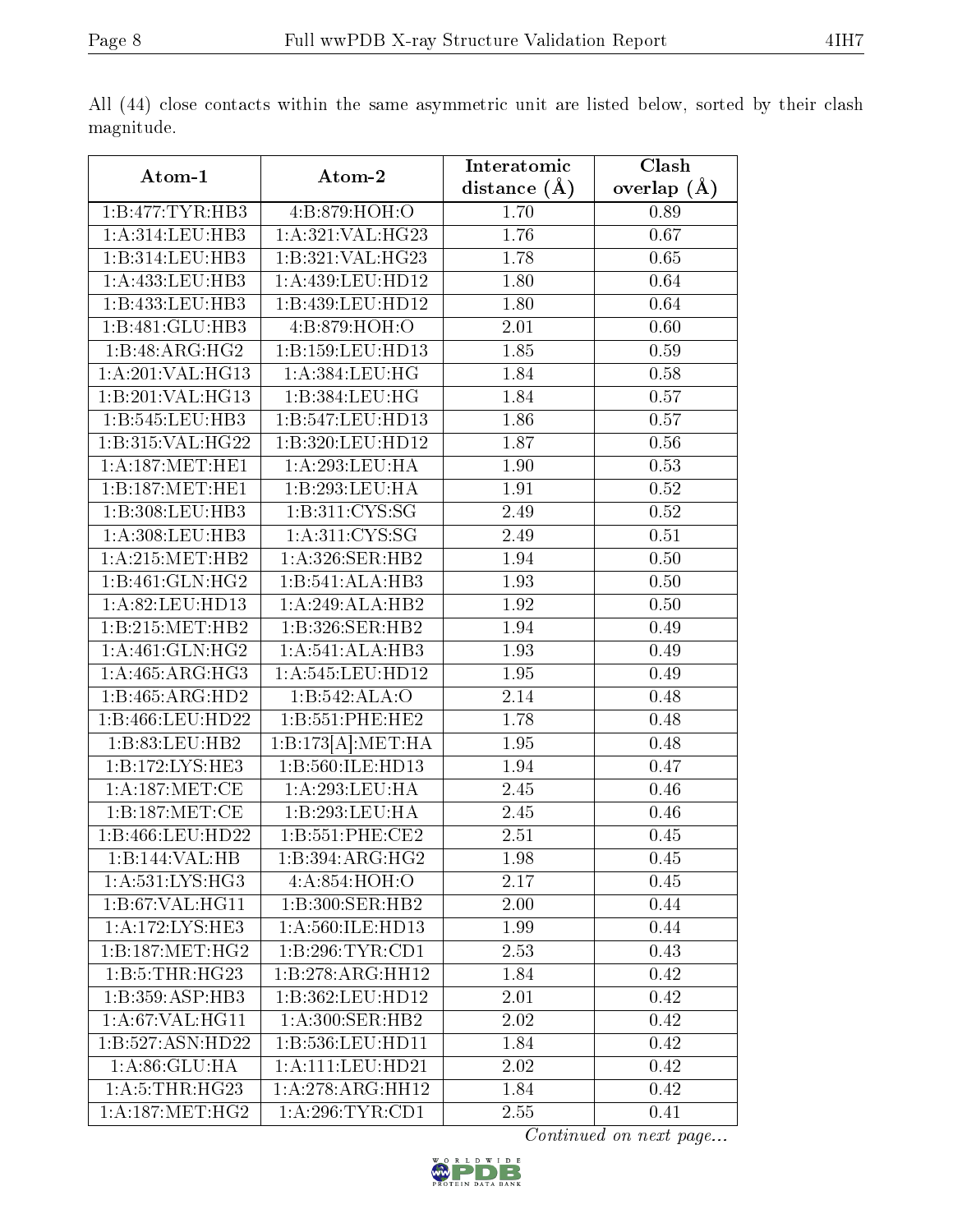| Atom-1              | Atom-2                       | Interatomic<br>distance $(A)$ | Clash<br>overlap $(A)$ |
|---------------------|------------------------------|-------------------------------|------------------------|
| 1: A: 359: ASP: HB3 | $1: A: 362: \text{LEU:HD12}$ | 2.02                          | 0.41                   |
| 1: A:42: SER:HA     | 1:A:140:ALA:CB               | 2.50                          | 0.41                   |
| 1:A:144:VAL:HB      | 1:A:394:ARG:HG2              | 2.02                          | 0.41                   |
| 1: B: 176: TYR: OH  | 1: B:562: HIS: HE1           | 2 04                          | ) 40                   |

Continued from previous page...

There are no symmetry-related clashes.

# 5.3 Torsion angles  $(i)$

#### 5.3.1 Protein backbone  $(i)$

In the following table, the Percentiles column shows the percent Ramachandran outliers of the chain as a percentile score with respect to all X-ray entries followed by that with respect to entries of similar resolution.

The Analysed column shows the number of residues for which the backbone conformation was analysed, and the total number of residues.

| Mol | Chain | Analysed          | Favoured  |           | Allowed   Outliers | Percentiles                  |  |
|-----|-------|-------------------|-----------|-----------|--------------------|------------------------------|--|
|     |       | $559/570(98\%)$   | 541 (97%) | $18(3\%)$ |                    | $\mid$ 100 $\mid$ 100 $\mid$ |  |
|     |       | 560/570(98%)      | 546 (98%) | 14 $(2%)$ |                    | $\mid$ 100 $\mid$ 100 $\mid$ |  |
| All | All   | $1119/1140(98\%)$ | 1087(97%) | 32(3%)    |                    | $100$   100                  |  |

There are no Ramachandran outliers to report.

#### 5.3.2 Protein sidechains (i)

In the following table, the Percentiles column shows the percent sidechain outliers of the chain as a percentile score with respect to all X-ray entries followed by that with respect to entries of similar resolution.

The Analysed column shows the number of residues for which the sidechain conformation was analysed, and the total number of residues.

| Mol | Chain | Analysed        | Rotameric   Outliers |           | Percentiles |  |  |
|-----|-------|-----------------|----------------------|-----------|-------------|--|--|
|     |       | $481/485(99\%)$ | 463 $(96\%)$         | 18 $(4%)$ | 34<br>48    |  |  |
|     |       | 482/485(99%)    | 466 $(97%)$          | $16(3\%)$ | 38<br>53    |  |  |
| All | All   | $963/970(99\%)$ | $929(96\%)$          | 34 $(4%)$ | 35<br>50    |  |  |

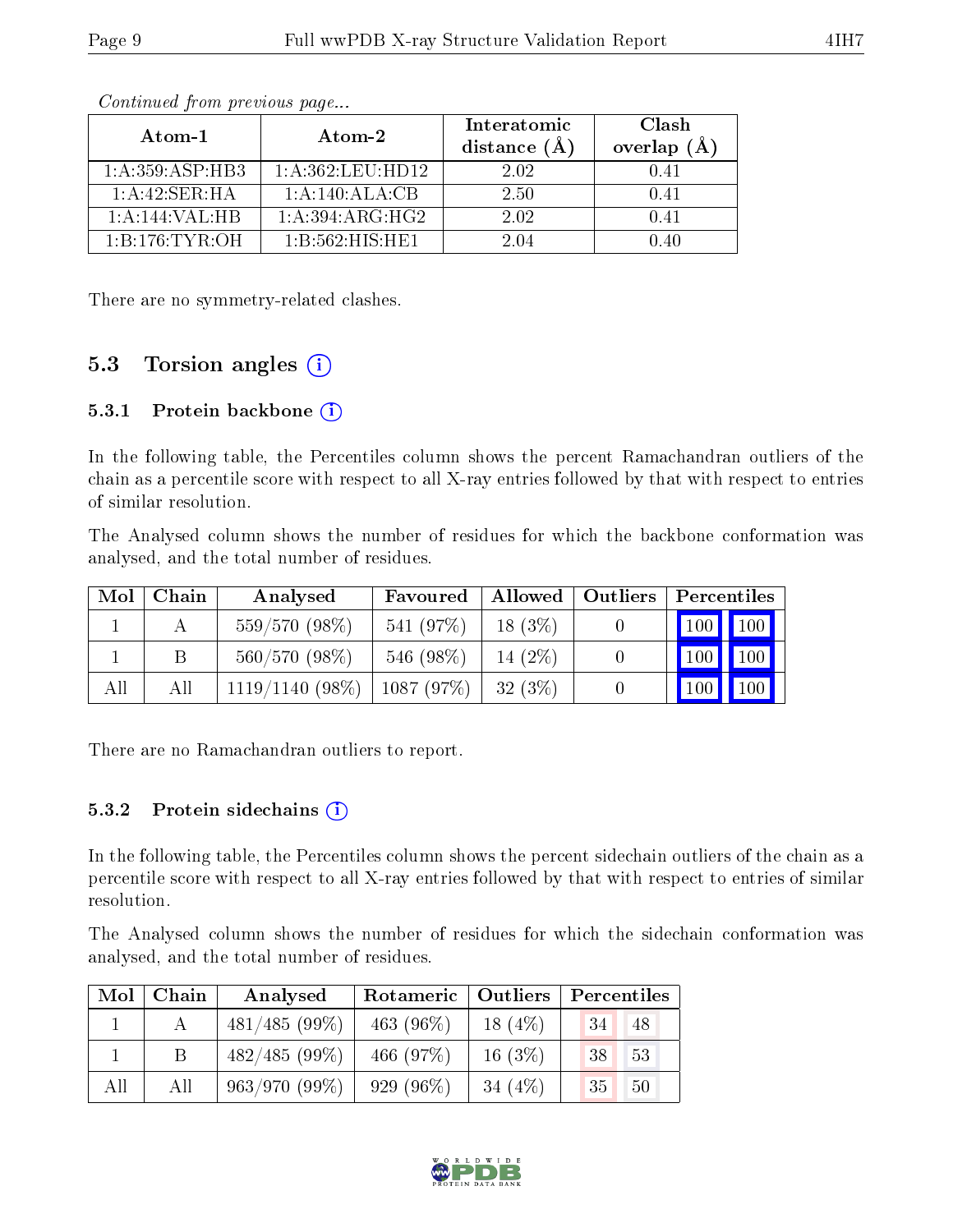| Mol            | Chain                   | Res              | Type                    |
|----------------|-------------------------|------------------|-------------------------|
| $\mathbf 1$    | $\overline{\rm A}$      | 14               | $\overline{\text{CYS}}$ |
| $\overline{1}$ | $\overline{\rm A}$      | $\overline{31}$  | LEU                     |
| $\overline{1}$ | $\overline{A}$          | $\overline{56}$  | $\overline{\rm{ARG}}$   |
| $\mathbf{1}$   | $\overline{A}$          | $\overline{57}$  | LEU                     |
| $\mathbf 1$    | $\overline{A}$          | 159              | $\overline{\text{LEU}}$ |
| $\mathbf 1$    | $\overline{A}$          | 201              | $\overline{\text{VAL}}$ |
| $\mathbf 1$    | $\overline{A}$          | $\overline{303}$ | $\overline{\text{CYS}}$ |
| $\mathbf{1}$   | $\overline{A}$          | $\overline{308}$ | $\overline{\text{LEU}}$ |
| $\mathbf 1$    | $\overline{A}$          | 310              | $\overline{\text{ASP}}$ |
| $\overline{1}$ | $\overline{\rm A}$      | $\overline{321}$ | $\overline{\text{VAL}}$ |
| $\overline{1}$ | $\overline{A}$          | 330              | $\overline{\text{GLN}}$ |
| $\overline{1}$ | $\overline{A}$          | $\overline{381}$ | $\overline{\text{VAL}}$ |
| $\overline{1}$ | $\overline{A}$          | 453              | $\overline{\text{SER}}$ |
| $\overline{1}$ | $\overline{A}$          | 461              | $\overline{\text{GLN}}$ |
| $\overline{1}$ | $\overline{A}$          | 466              | $\overline{\text{LEU}}$ |
| $\mathbf{1}$   | $\overline{A}$          | 473              | $\overline{\text{SER}}$ |
| $\mathbf 1$    | $\overline{\rm A}$      | 547              | $\overline{\text{LEU}}$ |
| $\mathbf 1$    | $\overline{\rm A}$      | 556              | $\overline{\text{SER}}$ |
| $\mathbf 1$    | $\overline{\mathrm{B}}$ | $\overline{14}$  | $\overline{\text{CYS}}$ |
| $\overline{1}$ | $\overline{\mathrm{B}}$ | $\overline{31}$  | LEU                     |
| $\mathbf{1}$   | $\overline{\mathrm{B}}$ | $\overline{32}$  | $\overline{\rm{ARG}}$   |
| $\mathbf 1$    | $\overline{\mathrm{B}}$ | $\overline{56}$  | $\overline{\rm{ARG}}$   |
| $\mathbf 1$    | $\overline{\mathrm{B}}$ | $\overline{57}$  | $\overline{\text{LEU}}$ |
| $\mathbf 1$    | $\overline{\mathrm{B}}$ | $1\overline{59}$ | $\overline{\text{LEU}}$ |
| $\overline{1}$ | $\overline{\mathrm{B}}$ | $\overline{201}$ | $\overline{\text{VAL}}$ |
| $\mathbf 1$    | $\overline{\mathrm{B}}$ | $\overline{303}$ | $\overline{\text{CYS}}$ |
| $\overline{1}$ | $\overline{\mathrm{B}}$ | $\overline{308}$ | $\overline{\text{LEU}}$ |
| $\overline{1}$ | $\overline{\mathrm{B}}$ | 310              | $\overline{\text{ASP}}$ |
| $\overline{1}$ | $\overline{\mathrm{B}}$ | $\overline{321}$ | $\overline{\text{VAL}}$ |
| $\overline{1}$ | $\overline{\mathrm{B}}$ | 330              | $\overline{\text{GLN}}$ |
| $\mathbf 1$    | $\overline{\mathrm{B}}$ | 453              | $\overline{\text{SER}}$ |
| $\overline{1}$ | $\overline{\mathrm{B}}$ | 461              | $\overline{\text{GLN}}$ |
| $\mathbf 1$    | $\overline{\mathrm{B}}$ | 473              | $\overline{\text{SER}}$ |
| $\mathbf 1$    | $\overline{\mathrm{B}}$ | 556              | $\overline{\text{SER}}$ |

All (34) residues with a non-rotameric sidechain are listed below:

Some sidechains can be flipped to improve hydrogen bonding and reduce clashes. All (9) such sidechains are listed below:

| Mol | Chain | Res | Type |
|-----|-------|-----|------|
|     |       | 35  | ASN  |
|     |       | 49  | GLN  |
|     |       | 184 | GL N |

Continued on next page...

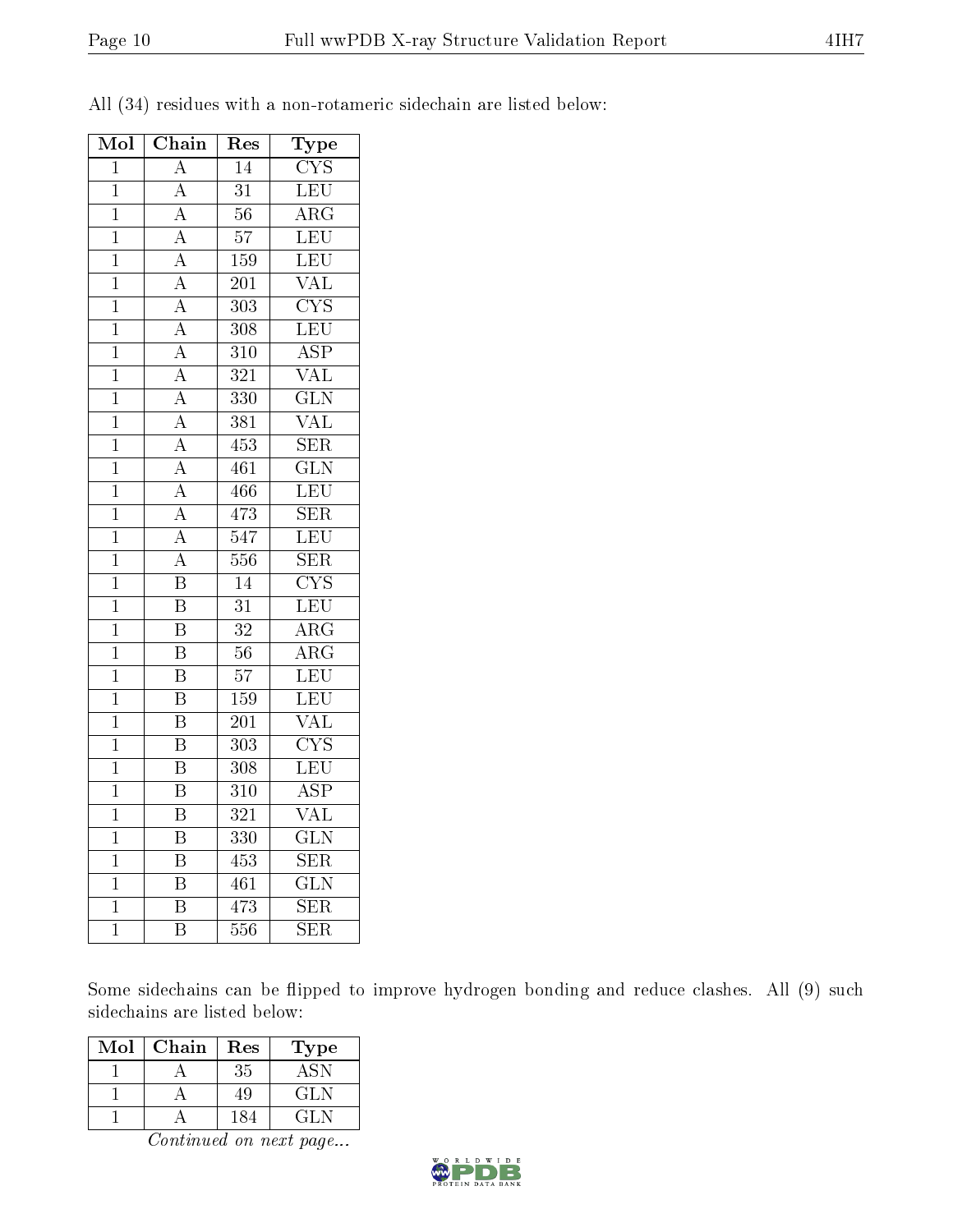Continued from previous page...

| Mol | Chain | Res | <b>Type</b> |
|-----|-------|-----|-------------|
|     |       | 461 | <b>GLN</b>  |
|     |       | 562 | HIS         |
|     |       | 35  | <b>ASN</b>  |
|     | R     | 110 | <b>ASN</b>  |
|     | R     | 461 | <b>GLN</b>  |
|     |       | 562 | HIS         |

#### $5.3.3$  RNA  $(i)$

There are no RNA molecules in this entry.

### 5.4 Non-standard residues in protein, DNA, RNA chains (i)

There are no non-standard protein/DNA/RNA residues in this entry.

### 5.5 Carbohydrates  $(i)$

There are no carbohydrates in this entry.

# 5.6 Ligand geometry (i)

Of 4 ligands modelled in this entry, 2 are monoatomic - leaving 2 for Mogul analysis.

In the following table, the Counts columns list the number of bonds (or angles) for which Mogul statistics could be retrieved, the number of bonds (or angles) that are observed in the model and the number of bonds (or angles) that are defined in the Chemical Component Dictionary. The Link column lists molecule types, if any, to which the group is linked. The Z score for a bond length (or angle) is the number of standard deviations the observed value is removed from the expected value. A bond length (or angle) with  $|Z| > 2$  is considered an outlier worth inspection. RMSZ is the root-mean-square of all Z scores of the bond lengths (or angles).

| Mol |                | $\mid$ Type $\mid$ Chain $\mid$ Res $\mid$ |     |                          |            | Bond lengths |             |            | Bond angles |         |
|-----|----------------|--------------------------------------------|-----|--------------------------|------------|--------------|-------------|------------|-------------|---------|
|     |                |                                            |     | Link                     | Counts     | RMSZ         | # $ Z  > 2$ | Counts     | RMSZ        | $\# Z $ |
|     | $1\mathrm{ER}$ | . .                                        | 602 | $\overline{\phantom{a}}$ | 18, 18, 18 | 1.10         | (5%)        | 22, 26, 26 | 0.95        | $(4\%)$ |
| ◡   | 1ER            |                                            | 602 | $\qquad \qquad$          | 18, 18, 18 | 1.23         | (5%)        | 22, 26, 26 | 0.96        | (4%     |

In the following table, the Chirals column lists the number of chiral outliers, the number of chiral centers analysed, the number of these observed in the model and the number defined in the Chemical Component Dictionary. Similar counts are reported in the Torsion and Rings columns. '-' means no outliers of that kind were identified.

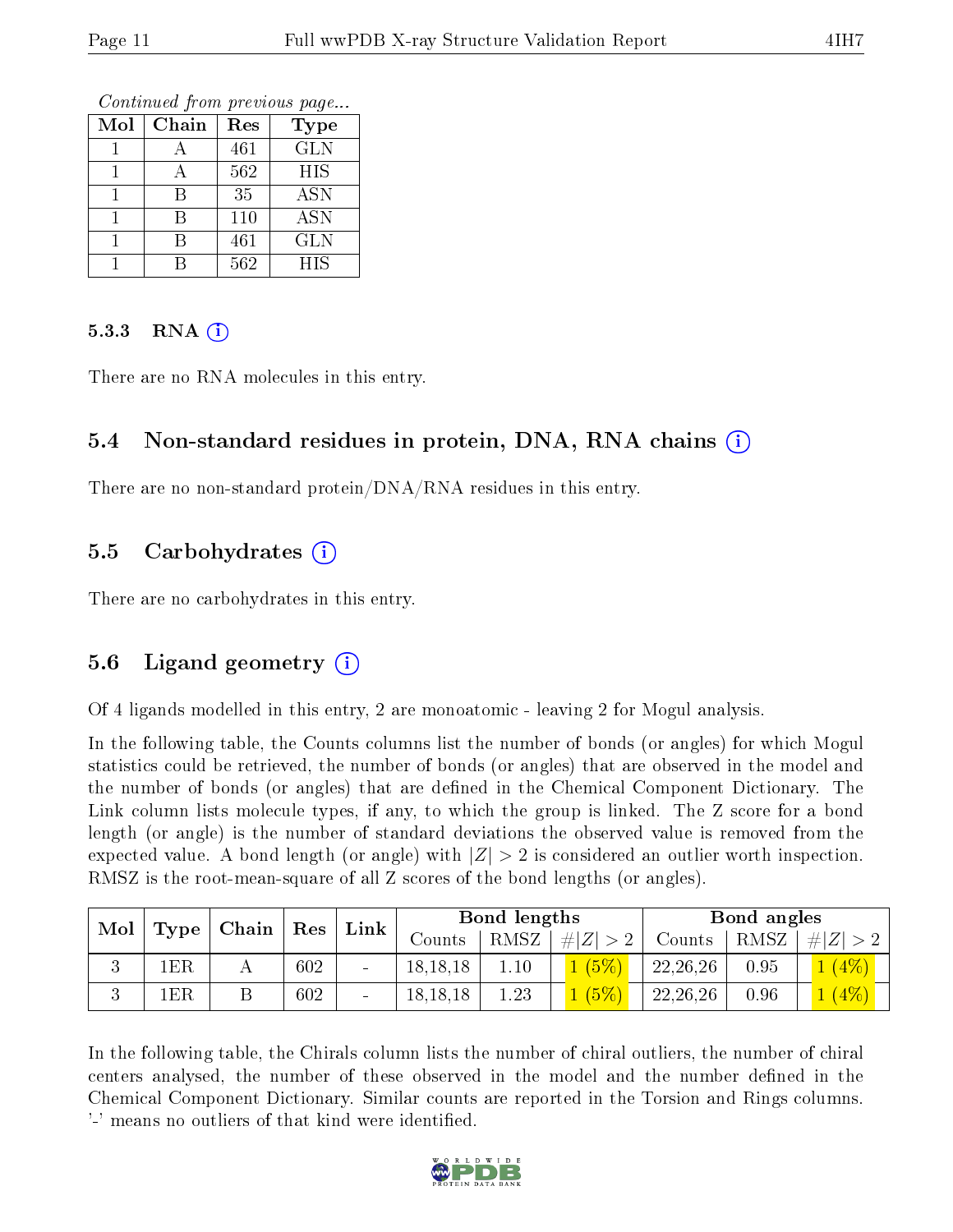|--|

| $\text{Mol}$ |     |     |                | Type   Chain   Res   Link   Chirals | <b>Torsions</b>          | Rings |
|--------------|-----|-----|----------------|-------------------------------------|--------------------------|-------|
|              | 1ER | 602 | $\sim$         | <b>Contract Contract</b>            | $5/10/10/10$   $0/2/2/2$ |       |
|              | 1ER | 602 | $\blacksquare$ |                                     | $0/10/10/10$   $0/2/2/2$ |       |

All (2) bond length outliers are listed below:

|  |     |                        | $\mid$ Mol $\mid$ Chain $\mid$ Res $\mid$ Type $\mid$ Atoms $\mid$ Z $\mid$ Observed(A) $\mid$ Ideal(A) |      |
|--|-----|------------------------|---------------------------------------------------------------------------------------------------------|------|
|  | 602 | $1ER$   C13-N   4.47   | . .40                                                                                                   |      |
|  | 602 | $1ER$   $C13-N$   3.88 | $1.39\,$                                                                                                | 1.33 |

All (2) bond angle outliers are listed below:

| Mol | $ $ Chain $ $ |     | $\vert$ Res $\vert$ Type | Atoms                        | Observed $(^\circ)$ | Ideal $(^\circ)$ |
|-----|---------------|-----|--------------------------|------------------------------|---------------------|------------------|
|     |               | 602 |                          | $1ER$   C12-N-C13   3.56     | 124.94              | 116 43           |
|     |               | 602 | 1ER                      | $\mid$ C12-N-C13 $\mid$ 3.53 | 124.86              | 116.43           |

There are no chirality outliers.

All (5) torsion outliers are listed below:

| Mol           | Chain | Res | Type | Atoms          |
|---------------|-------|-----|------|----------------|
| 3             |       | 602 | 1ER. | $C-C1-C4-C14$  |
| 3             |       | 602 | 1ER. | $C-C1-C4-C5$   |
| $\mathcal{R}$ |       | 602 | 1ER. | C3-C1-C4-C14   |
| $\mathcal{R}$ |       | 602 | 1ER. | $C3-C1-C4-C5$  |
| -2            |       | 602 | 1ER  | $C2-C1-C4-C14$ |

There are no ring outliers.

No monomer is involved in short contacts.

# 5.7 [O](https://www.wwpdb.org/validation/2017/XrayValidationReportHelp#nonstandard_residues_and_ligands)ther polymers (i)

There are no such residues in this entry.

# 5.8 Polymer linkage issues (i)

There are no chain breaks in this entry.

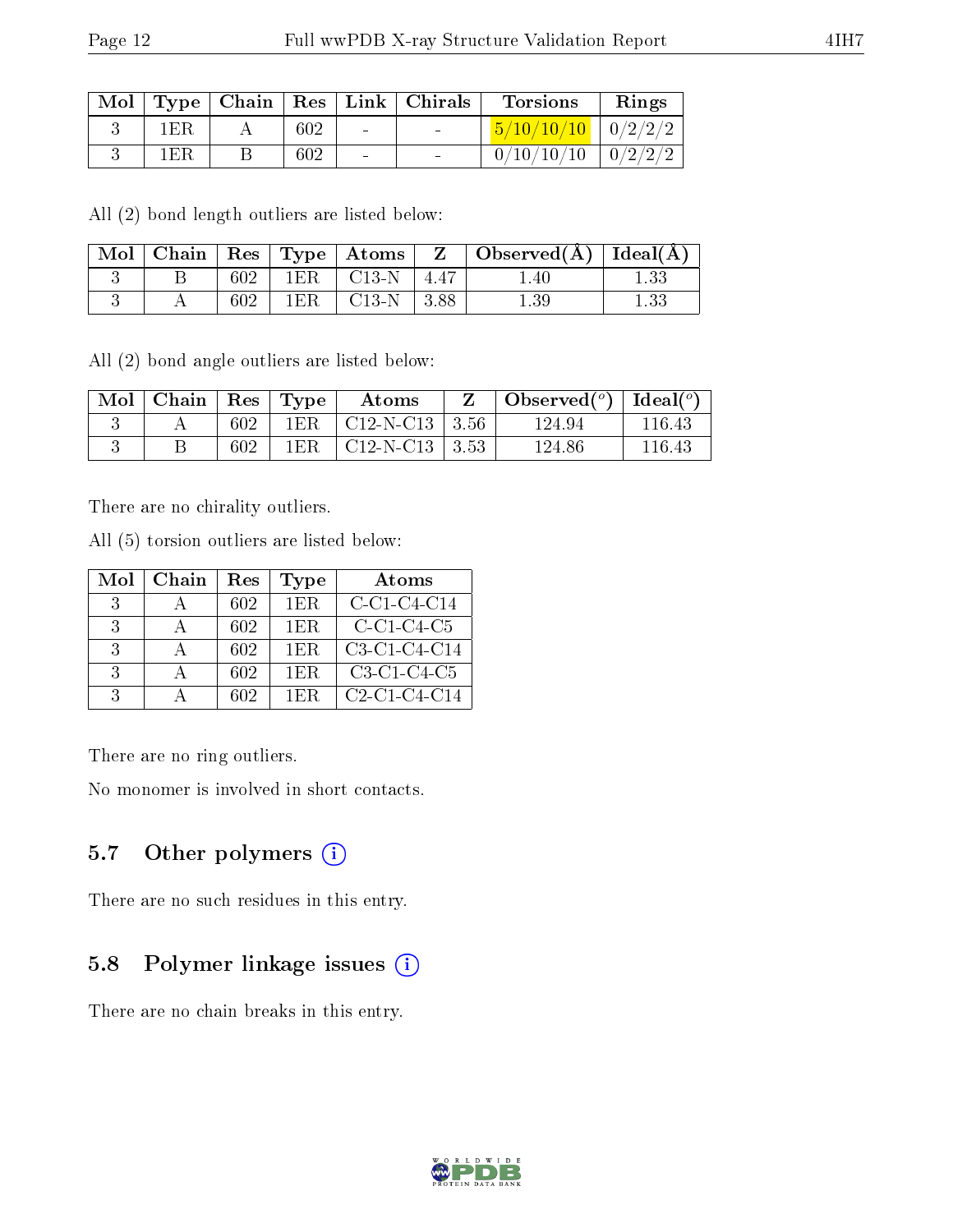# 6 Fit of model and data  $(i)$

# 6.1 Protein, DNA and RNA chains  $(i)$

In the following table, the column labelled  $#RSRZ> 2'$  contains the number (and percentage) of RSRZ outliers, followed by percent RSRZ outliers for the chain as percentile scores relative to all X-ray entries and entries of similar resolution. The OWAB column contains the minimum, median,  $95<sup>th</sup>$  percentile and maximum values of the occupancy-weighted average B-factor per residue. The column labelled ' $Q< 0.9$ ' lists the number of (and percentage) of residues with an average occupancy less than 0.9.

| Mol | Chain | Analysed          | ${ <\hspace{-1.5pt}{\mathrm{RSRZ}} \hspace{-1.5pt}>}$ | $\#\text{RSRZ}{>}2$ |  | $\vert$ OWAB( $A^2$ ) | $\mathrm{Q}{<}0.9$ |  |
|-----|-------|-------------------|-------------------------------------------------------|---------------------|--|-----------------------|--------------------|--|
|     |       | 557/570 (97%)     | 0.12                                                  | $13(2\%)$ 60        |  | 67                    | 24, 38, 59, 88     |  |
|     |       | 557/570(97%)      | 0.12                                                  | $10(1\%)$ 68        |  | 74                    | 22, 39, 59, 83     |  |
| All | All   | $1114/1140$ (97%) | 0.12                                                  | $23(2\%)$ 63        |  | 70                    | 22, 39, 59, 88     |  |

All (23) RSRZ outliers are listed below:

| Mol            | Chain                   | Res             | Type                    | <b>RSRZ</b>      |  |
|----------------|-------------------------|-----------------|-------------------------|------------------|--|
| $\mathbf{1}$   | B                       | 541             | ALA                     | 4.1              |  |
| $\mathbf{1}$   | $\boldsymbol{A}$        | 545             | <b>LEU</b>              | $3.4\,$          |  |
| $\overline{1}$ | $\overline{\rm A}$      | 548             | SER                     | 3.3              |  |
| $\overline{1}$ | $\overline{\mathrm{B}}$ | $\overline{32}$ | $\overline{\text{ARG}}$ | $\overline{3.1}$ |  |
| $\overline{1}$ | $\overline{\rm A}$      | 376             | $\overline{\rm ALA}$    | $\overline{2.9}$ |  |
| $\overline{1}$ | $\overline{\rm A}$      | 116             | <b>VAL</b>              | 2.8              |  |
| $\overline{1}$ | $\overline{\mathrm{B}}$ | 47              | <b>LEU</b>              | 2.6              |  |
| $\overline{1}$ | $\overline{\rm A}$      | 102             | <b>GLY</b>              | $2.5\,$          |  |
| $\overline{1}$ | $\boldsymbol{B}$        | 102             | <b>GLY</b>              | 2.5              |  |
| $\overline{1}$ | $\overline{\mathrm{B}}$ | 334             | <b>ALA</b>              | $\overline{2.5}$ |  |
| $\mathbf{1}$   | $\overline{\rm A}$      | 110             | <b>ASN</b>              | $2.\overline{5}$ |  |
| $\overline{1}$ | $\overline{\rm A}$      | 57              | LEU                     | 2.4              |  |
| $\mathbf{1}$   | $\overline{\rm A}$      | 544             | $\rm{ARG}$              | 2.4              |  |
| $\overline{1}$ | $\overline{\rm A}$      | 546             | ASP                     | 2.3              |  |
| $\overline{1}$ | $\overline{\mathrm{B}}$ | 544             | $\rm{ARG}$              | $\overline{2.2}$ |  |
| $\overline{1}$ | $\overline{\rm A}$      | 531             | <b>LYS</b>              | $2.2\,$          |  |
| $\overline{1}$ | $\overline{\rm A}$      | 106             | $\overline{\text{LYS}}$ | $\overline{2.2}$ |  |
| $\mathbf{1}$   | $\boldsymbol{B}$        | 402             | <b>HIS</b>              | 2.1              |  |
| $\overline{1}$ | $\overline{\rm A}$      | 541             | $\overline{\rm ALA}$    | 2.1              |  |
| $\overline{1}$ | $\overline{\mathbf{B}}$ | 535             | <b>LYS</b>              | 2.1              |  |
| $\overline{1}$ | $\boldsymbol{B}$        | 219             | <b>TYR</b>              | $2.0\,$          |  |
| $\overline{1}$ | $\overline{\mathrm{B}}$ | 542             | $\overline{\rm ALA}$    | 2.0              |  |
| $\overline{1}$ | A                       | 311             | <b>CYS</b>              | 2.0              |  |